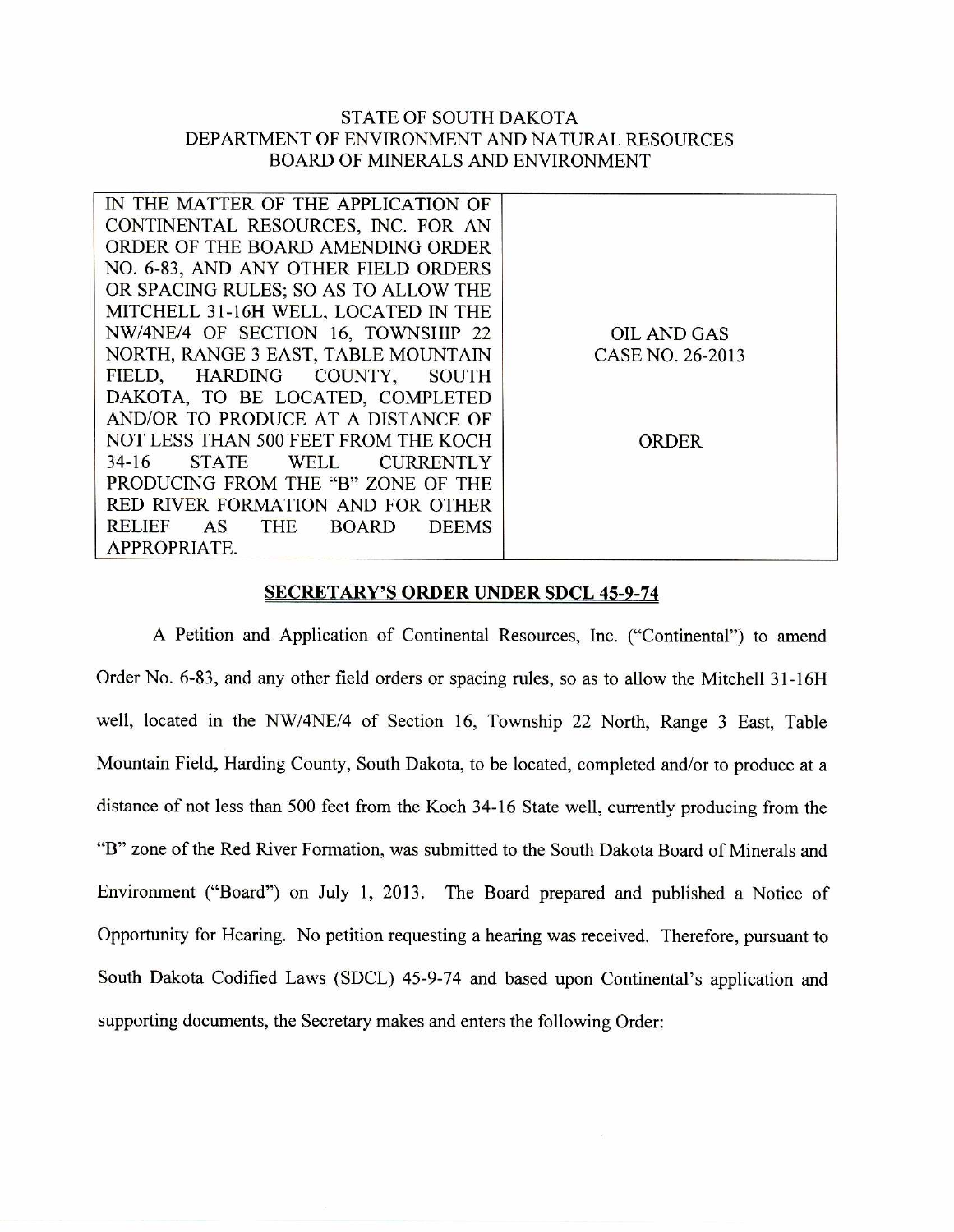By Board Order Nos. 6-83, 7-95, 12-08, 13-08 and 5-10, the Table Mountain Field is

comprised of the following described lands, Harding County, South Dakota:

Township 23 North, Range 3 East Section 25: All Section 26: All Section 35: All Section 36: All Township 23 North, Range 4 East Section 30: NW/4 Township 22 North, Range 2 East Section 24: E/2 Township 22 North, Range 3 East Section 1: All Section 2: All Section 3: All Section 4: All Section 9: All Section 10: All Section 11: All Section 12: All Section 14: All Section 15: All Section 16: All Section 17: All Section 19: All Section 20: All Section 21: All Section 22: All Section 23: All Section 27: All Section 28: All Section 29: All Section 30: All

Continental is the owner of an interest in the oil and gas leasehold estate underlying all or

portions of the following described lands in Harding County, South Dakota:

Township 22 North, Range 3 East Section 16: All Section 21: All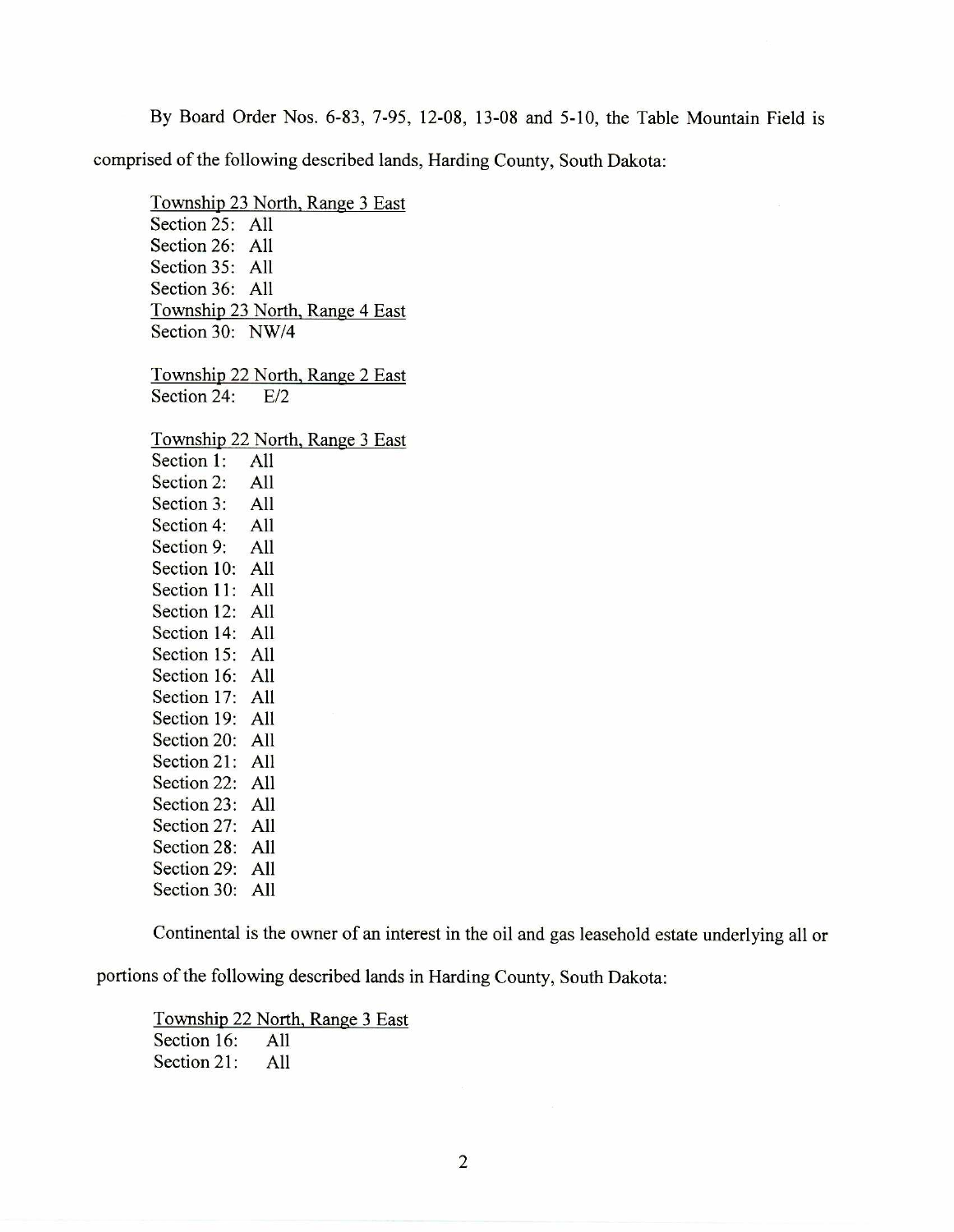Order No. 4-2013 established the Subject Lands as a 1280-acre spacing unit in the Table Mountain Field, and authorized the issuance of a permit for the drilling of a horizontal well within the spacing unit.

The Department of Environment and Natural Resources issued a permit to drill the Koch 34-16 State well as a vertical well on the S/2 of Section 16, Township 22 North, Range 3 East. Harding County, South Dakota. Continental is currently the operator of the Koch 34-16 State vertical well.

Continental submitted a permit to drill the Mitchell 31-16H well as an additional well to be located on a spacing unit comprised of the Subject Lands. The Subject Lands and spacing unit for the Mitchell 31-16H well overlap the spacing unit for the Koch 34-16 State well.

Pursuant to Order No. 6-83, the current allowable distance between wells in the Table Mountain Field is 1320 feet. The distance between the Koch 34-16 State well and the Mitchell 31-16H well will be approximately 850 feet. Continental desires to utilize the horizontal drilling technique to test and develop the "B" zone of the Red River Formation, in areas of the Table Mountain Field utilizing the Mitchell 31-16H well. In utilizing the horizontal drilling technique, it is reasonably necessary to have a certain amount of flexibility with respect to well locations that the current rules for the Table Mountain Field fail to provide.

Continental requested an order of the Board amending Order No. 6-83, and any other field orders or spacing rules; so as to allow the Mitchell 31-16H well, located in the NW/4NE/4 of Section 16, Township 22 North, Range 3 East, Table Mountain Field, Harding County, South Dakota, to be located, completed and/or to produce at a distance of not less than 500 feet from